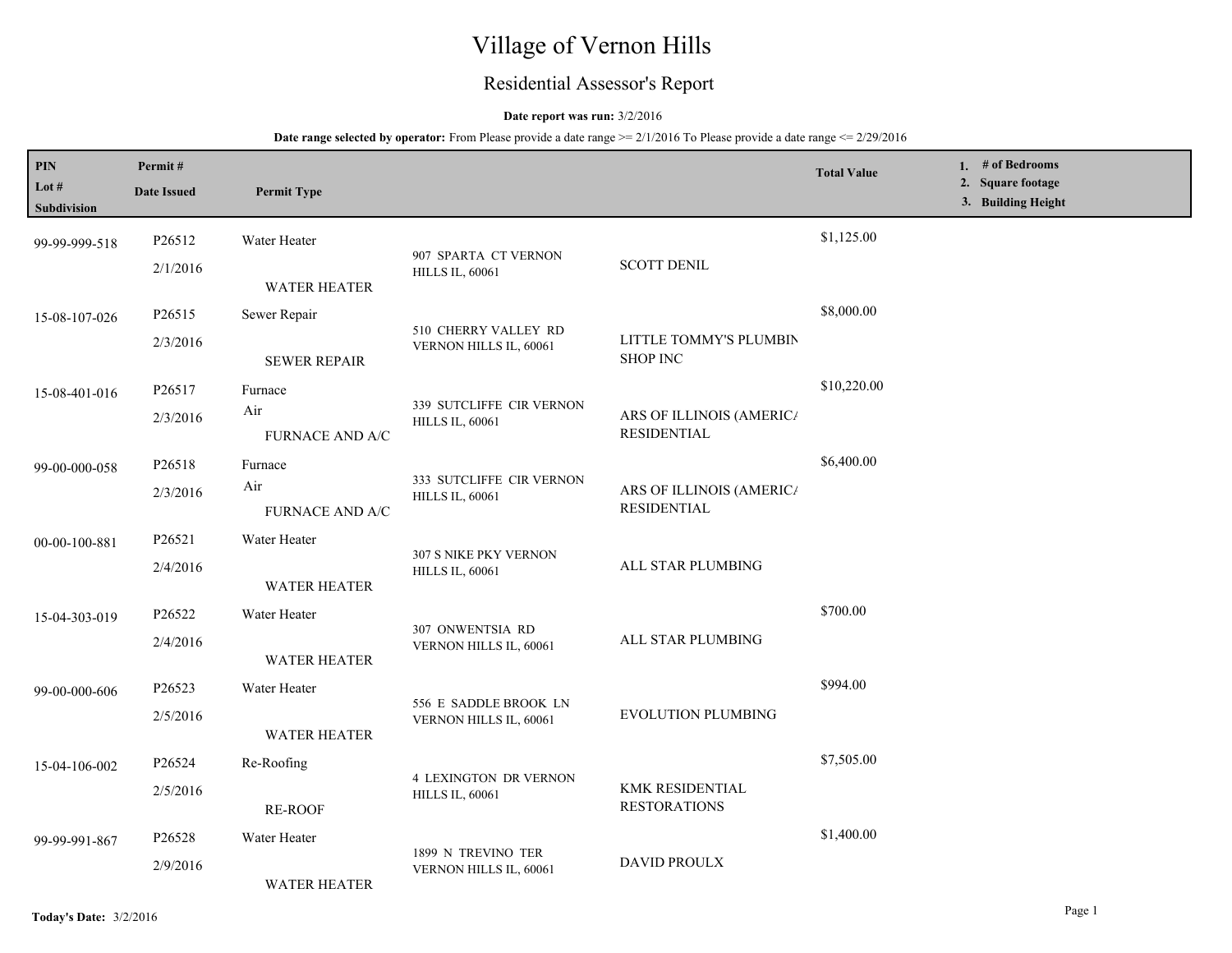#### **Date report was run:** 3/2/2016

## **Date range selected by operator:** From Please provide a date range >= 2/1/2016 To Please provide a date range <= 2/29/2016

| PIN<br>Lot #<br><b>Subdivision</b>                          | Permit#<br><b>Date Issued</b>  | <b>Permit Type</b>                                                    |                                                                        |                                                 | <b>Total Value</b> | 1. # of Bedrooms<br>2. Square footage<br>3. Building Height |
|-------------------------------------------------------------|--------------------------------|-----------------------------------------------------------------------|------------------------------------------------------------------------|-------------------------------------------------|--------------------|-------------------------------------------------------------|
| 15-08-207-014                                               | P <sub>26529</sub><br>2/9/2016 | Furnace<br><b>FURNACE</b>                                             | 37 MANCHESTER LN<br>VERNON HILLS IL, 60061                             | <b>KEVIN B LONDOS</b>                           | \$1,850.00         |                                                             |
| 99-99-993-770                                               | P26530<br>2/10/2016            | Furnace<br><b>FURNACE</b>                                             | 340 E RANNEY AV VERNON<br><b>HILLS IL, 60061</b>                       | ALLIED AIR CONDITIONING<br><b>HEATING</b>       | \$3,800.00         |                                                             |
| 99-99-991-001                                               | P26531<br>2/10/2016            | <b>Security System</b><br><b>LOW VOLTAGE</b><br><b>SECURITY ALARM</b> | SALON <sub>6</sub><br>123 TOWNLINE RD VERNON<br><b>HILLS IL, 60061</b> | ADT SECURITY SERVICES,                          | \$346.00           |                                                             |
| 15-04-106-002                                               | P26532<br>2/10/2016            | Air Conditioning<br>Furnance<br>AC AND FURNACE                        | <b>4 LEXINGTON DR VERNON</b><br><b>HILLS IL, 60061</b>                 | TIM HART                                        | \$8,000.00         |                                                             |
| 99-99-999-963<br><b>BLDG 26 #4</b><br><b>BAY TREE POD G</b> | P26533<br>2/11/2016            | Furnace<br><b>FURNACE</b>                                             | <b>445 BAY TREE CIR VERNON</b><br><b>HILLS IL, 60061</b>               | BLDG <sub>26</sub><br>FOUR SEASONS INC          | \$3,915.00         |                                                             |
| 15-06-413-022                                               | P26534<br>2/11/2016            | Fence<br><b>FENCE</b>                                                 | 44 N ROYAL OAK DR<br>VERNON HILLS IL, 60061                            | G.C. FLOOR DESIGN                               | \$3,752.00         | 3.<br>6.00                                                  |
| 11-33-209-007<br><b>BLDG 25-3</b><br><b>BAY TREE POD G</b>  | P26535<br>2/12/2016            | Water Heater<br><b>WATER HEATER</b>                                   | <b>437 BAY TREE CIR VERNON</b><br><b>HILLS IL, 60061</b>               | BLDG <sub>25</sub><br><b>EVOLUTION PLUMBING</b> | \$938.00           |                                                             |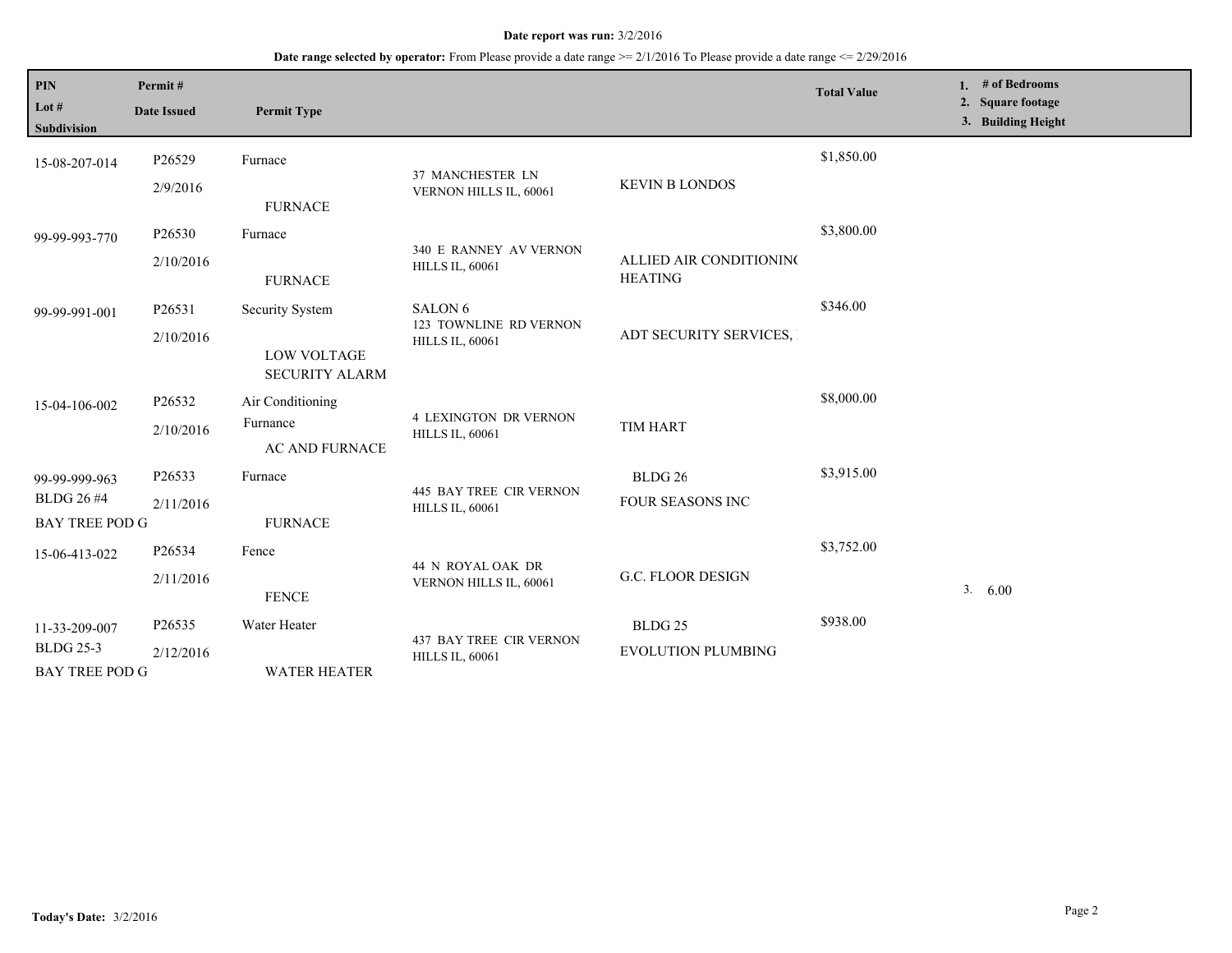#### **Date report was run:** 3/2/2016

## **Date range selected by operator:** From Please provide a date range >= 2/1/2016 To Please provide a date range <= 2/29/2016

| PIN<br>Lot #       | Permit#<br><b>Date Issued</b> | <b>Permit Type</b>                                                                                                                                                  |                                                        |                                   | <b>Total Value</b> | 1. # of Bedrooms<br>2. Square footage<br>3. Building Height |
|--------------------|-------------------------------|---------------------------------------------------------------------------------------------------------------------------------------------------------------------|--------------------------------------------------------|-----------------------------------|--------------------|-------------------------------------------------------------|
| <b>Subdivision</b> |                               |                                                                                                                                                                     |                                                        |                                   | \$26,800.00        |                                                             |
| 99-99-991-681      | P26537                        | Misc. Residential                                                                                                                                                   | 1683 N PEBBLE BEACH                                    |                                   |                    |                                                             |
|                    | 2/16/2016                     | PARTIALLY<br><b>SCREEN IN</b><br>EXISTING DECK,<br>REPLACE DECK<br>ROTTING BOARDS,<br><b>ADD PAVERS</b><br><b>BELOW DECK,</b><br>ADD ELEC<br><b>CEILING FIXTURE</b> | WAY VERNON HILLS IL,<br>60061                          | MV HOMES INC                      |                    |                                                             |
| 15-09-104-030      | P26539                        | Misc. Residential                                                                                                                                                   |                                                        | NORMANDY CONSTRUCTIO<br>CO., INC. | \$24,200.00        |                                                             |
|                    | 2/16/2016                     | <b>REMODEL</b><br><b>MASTER BATH</b><br>AND POWDER<br><b>ROOM</b>                                                                                                   | 126 S OLD CREEK RD<br>VERNON HILLS IL, 60061           |                                   |                    |                                                             |
| 99-99-101-751      | P26541                        | Water Heater                                                                                                                                                        | 940 LAKESIDE unit 3D<br>VERNON HILLS IL, 60061         | ELIZABETH WEISMEHL                | \$886.00           |                                                             |
|                    | 2/16/2016                     | <b>WATER HEATER</b>                                                                                                                                                 |                                                        |                                   |                    |                                                             |
| 15-04-106-002      | P26543                        | Misc. Residential                                                                                                                                                   | <b>4 LEXINGTON DR VERNON</b><br><b>HILLS IL, 60061</b> | <b>TIM HART</b>                   | \$9,000.00         |                                                             |
|                    | 2/17/2016                     | <b>CRAWL SPACE:</b><br><b>INSTALL DRAIN</b><br>TILE AND<br><b>CONCRETE FLOOR</b>                                                                                    |                                                        |                                   |                    |                                                             |
| 15-06-413-015      | P26544                        | Furnace                                                                                                                                                             | 98 N ROYAL OAK DR<br>VERNON HILLS IL, 60061            | FOUR SEASONS INC                  | \$3,980.00         |                                                             |
|                    | 2/19/2016                     | <b>FURNACE</b>                                                                                                                                                      |                                                        |                                   |                    |                                                             |
| 99-99-996-465      | P26545                        | Water Heater                                                                                                                                                        |                                                        | <b>JAMES WEBSTER</b>              | \$1,150.00         |                                                             |
|                    | 2/22/2016                     | <b>WATER HEATER</b>                                                                                                                                                 | 11 TANWOOD LN VERNON<br><b>HILLS IL, 60061</b>         |                                   |                    |                                                             |